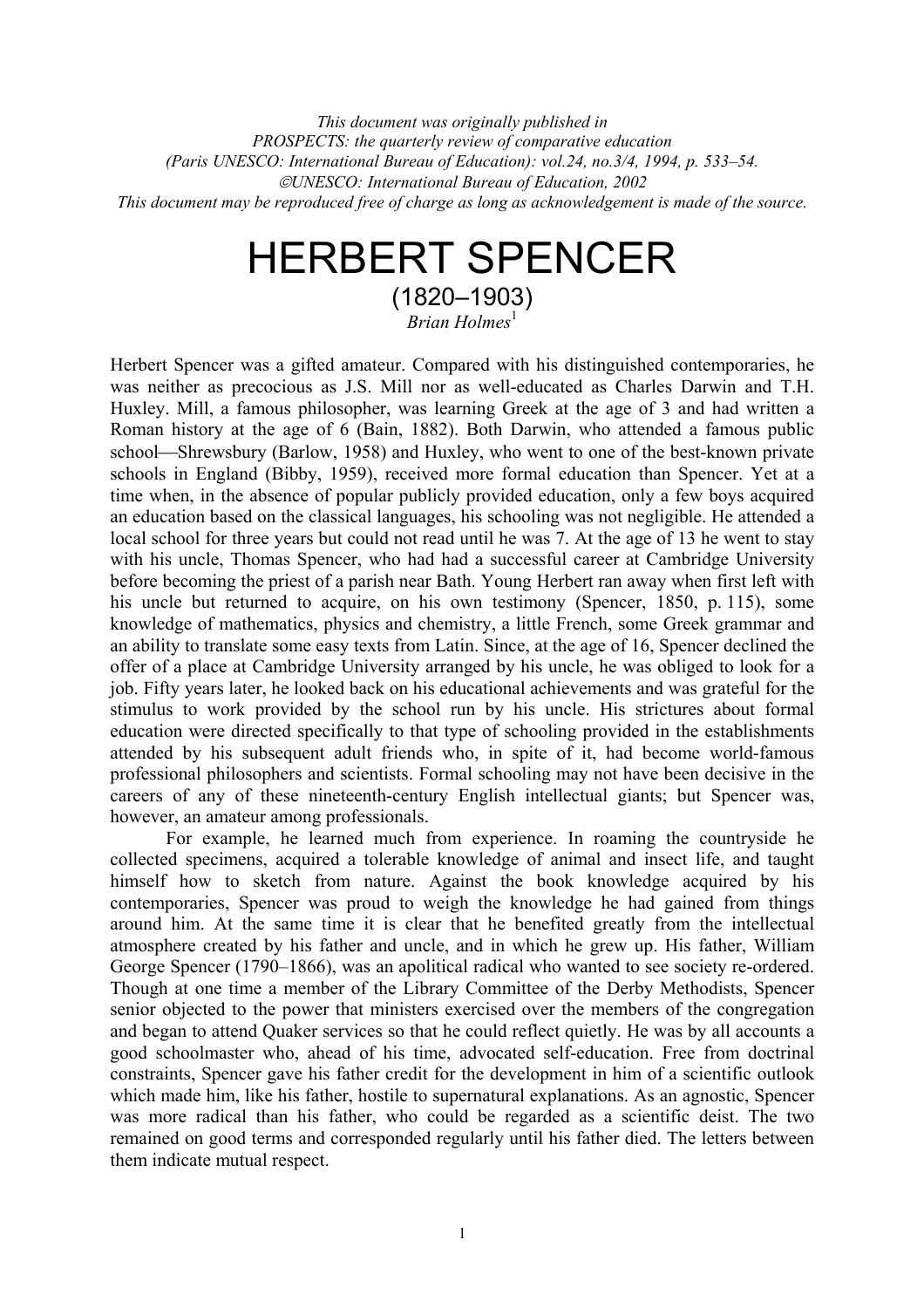The influence of his uncle probably made Spencer even more radical since, for three years from the age of 13, Thomas Spencer (1796–1853), who was a lecturer and pamphleteer on matters of social reform, was in charge of Herbert's education. Thomas was interested in political action and favoured, among other things, church reform. Encouraged by his uncle, Spencer identified himself with most of the reform movements of the day. For example, his uncle was interested in the Complete Suffrage Union and, for a short time, Herbert was secretary of its Derby branch. His uncle also influenced his decision to write and at 16 he started a literary career with his short articles, critical of the Poor Laws, appearing in a local magazine.

By the time he was ready for work Spencer was already temperamentally opposed to all kinds of authority and was determined to pursue a literary career. His work as a railway engineer between 1837 and 1841 and again between 1845 and 1848 added another dimension to his education. The industrial revolution engaged the attention of a great many Englishmen. The construction of railway lines opening up the country was regarded by many Victorians as the single most important manifestation brought about by technological innovation in the nineteenth century. Spencer, engaged in surveying railway cuttings and inclines and preparing schemes for parliamentary approval, became aware of the ruthless drive to spread the network of railways. Some of his views on the social implications of this aspect of industrial development, of which he had first-hand experience, appeared in his article Railway Morals and Railway Policy in the Edinburgh Review of October 1854. Many years later, in 1892, he wrote a letter to an Earl of the Realm opposing the extension of a railway line through an inner London suburb unless the local residents were safeguarded from the enormous evil inflicted upon them by railway companies at every town in the kingdom (Duncan, 1908, p. 314).

In addition to his interest in social affairs, work on the railways also added to his scientific knowledge. The fossils he unearthed in the railway cuttings stimulated Spencer's study of geology. Thus, his brief experience of industrial life enabled him to speak to his fellow Victorians with some authority. At the same time, he missed no opportunity to increase his knowledge of the natural sciences.

From an early age Spencer appears to have been determined to give up engineering for a literary career, and between 1841 and 1845 he tried without much success to make his living as a journalist. His first work of any consequence a series of letters entitled the Proper Sphere of Government was published in The Nonconformist, to which he also contributed reports about the Complete Suffrage Union. Nevertheless, his initial failure to enter the literary field was not, in retrospect, without its compensations. He went back to engineering for a short time before becoming sub-editor of The Economist in 1848. This periodical had just been founded by an opponent of the Corn Laws and its editorial policy consistently and determinedly advocated laissez-faire as the correct way of running society. According to J.D.Y. Peel, Spencer simply amassed and presented factual material for The Economist and was more influenced by, rather than an influence on it or rather, was simply in accord with it (Peel, 1971, p. 77). The extreme position of the periodical was evident in its attacks on legislation which Arrested on ignorance of the laws of nature, and could have no beneficial consequences (ibid., p. 78).

The view that society should be organized in accordance with the laws of nature and that the best government was that which interfered least in the lives of individuals were convictions advanced consistently by Spencer in his subsequent writings. It was his aim to discover, within his evolutionary framework, natural scientific laws in accordance with which individuals could, without interference from the State, run their own affairs.

These views found expression in his first book, *Social Statics*, which was published in 1850, when he was 30. The book's contents were clearly in line with those espoused in The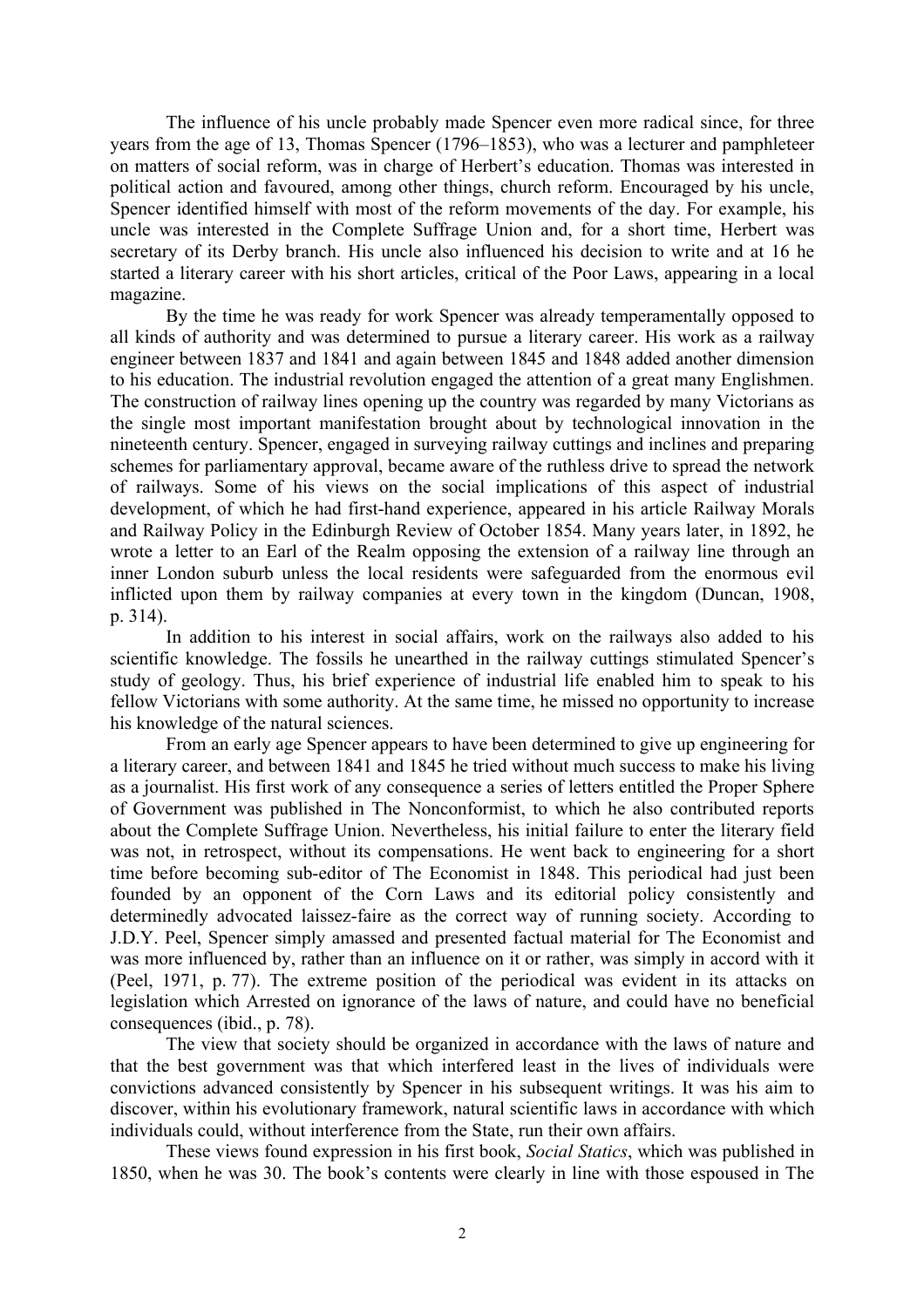Economist up until the time he left it in 1853. For example, in *Social Statics* Spencer enunciated the equal-freedom doctrine which asserted that the freedom of each person was limited only to the extent that the liberties of other people were not infringed. This view he reaffirmed at the age of 79 when he reviewed his life's work. His chapter on education in *Social Statics*, in which he applied his principles, was from the start controversial; some critics became particularly incensed by his view that there should be no state involvement in education. As national systems developed throughout the nineteenth century, his view was ignored or considered bizarre, except perhaps in the United States where the power of the federal government in education was resisted. Today, the dangers of state control of education are more clearly recognized, at least as it operated in the former Soviet Union. In the United Kingdom, too, the rights of parents to decide how their children should be educated in state schools are running up against the power of local authorities to run schools. While Spencer's extreme views about parental influence and state control are contrary to established opinion today, his warnings are reflected in the desire of present-day educational policy-makers to decentralize educational control and increase parental freedom of choice.

In 1853 a legacy from his Uncle Thomas made it possible for Spencer to leave The Economist and subsequently to devote himself, as had long been his wish, to writing. By this time his self-education had been completed. Compared with his contemporaries, Spencer lacked many of the formal educational ingredients required of a potential philosopher or scientist. By philosophers, he was not regarded as a true philosopher; by scientists, he was not considered a professional scientist. On the other hand, through his own observations, the intellectual atmosphere provided by his father and uncle, industrial life as an engineer and his work for a radical periodical, he had educated himself admirably for the monumental task he set himself when, in 1853, he became a professional author.

In the absence of an institutional position in which he would have been required to teach or undertake research, his achievements were enormous. On the one hand, he was a radical critic of the *status quo* and against authority of any kind. On the other hand he had, by 1860, deduced an intellectual conception of the whole universe and spent the next thirty-six years of his life filling in the details of his system. As an extremely talented amateur, elements of his the Synthetic Philosophy, finally completed in 1896, together with his correspondence with distinguished scientists like Darwin, Huxley and John Tyndall, and philosophers like J.S. Mill, testify to the fact that, without being one of them, he was accepted as being in their league. It was a remarkable achievement.

## **The socio-economic and political context**

As a self-educated academic, Spencer had many counterparts in the commercial and economic life of his day. In the United Kingdom, the nineteenth century was a period when the application of science in industry, which had started in the eighteenth century, gained momentum. Many self-made men, with minimal formal education, contributed to the growth of industry and its infrastructure; the rural society was transformed into an urban society. The abundance of coal facilitated the development of the iron industry; between 1788 and 1839 the production of pig iron grew from 68,000 to 1,347,000 tons. Steam-driven machines revolutionized the production of wool and cotton. Lancashire became the centre of the cotton industry; the West Riding of Yorkshire the centre of the woollen industry. In 1835 England produced over 60% of the cotton goods consumed in the world. The network of canals was extended to link the industrial districts in the north of England with the centres of distribution and the ports. To these developments was added the growth of a railway system first opened in 1825, founded by George Stephenson, an engineer for a railway company in northern England. Spencer, as stated, was employed for some time as a railway engineer.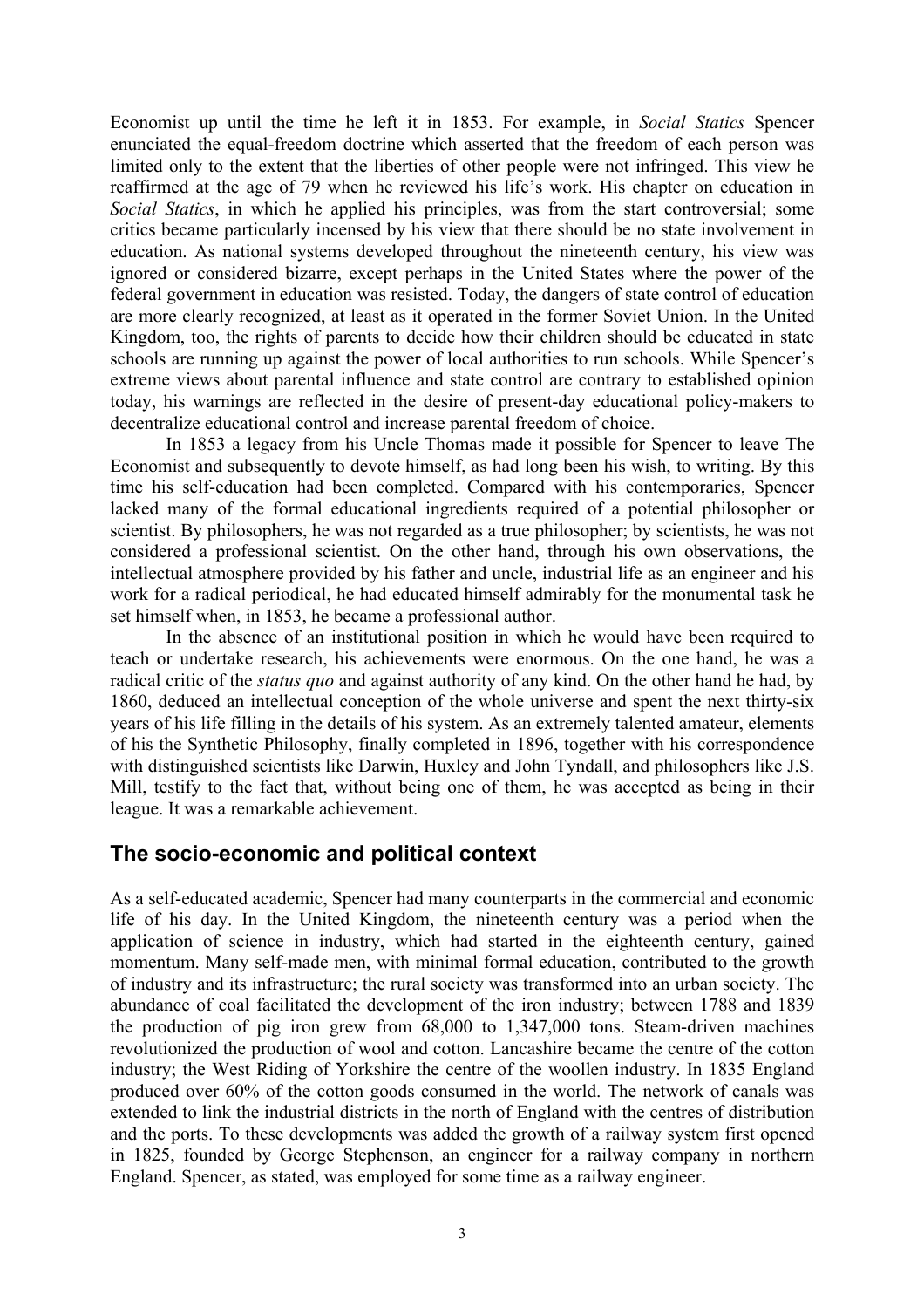In the field of industrial development, there were great opportunities for enterprising men to make their own careers. Many of them from small beginnings helped to build up successful industries. These opportunities and their attendant success help to explain the optimism of the time and a disregard of the social evils that were fictionalized in such novels as *A Christmas Carol* and Oliver Twist by Charles Dickens. As a social reformer, Dickens revealed the dirt and brutality of schools, particularly those in the north of England. The squalor of Dickensian city life for the underprivileged is the other side of a situation in which a prosperous middle class grew in size and demanded for its children schools comparable to the ancient public schools, of which Eton, Harrow and Winchester were among the best known. Spencer criticized the schools of his day, but his commitment to economic liberalism and non-interference by the state prevented him from advocating the establishment of appropriate social services for those disadvantaged by the uncontrolled development of industry and commerce. Paradoxically, the population explosion, giving rise to Malthusian predictions of disaster, was seen by Spencer as a cause of progress and made social organization inevitable.

Politically, Spencer lived in an age of dissent and, as we have seen, was from an early age associated with many local radical movements. For the dissenters, the abolition of hereditary social advantages was the key to greater opportunities and self-betterment. Various groups were able to unite against the aristocracy, the landowners and the hereditary principle. On the issue of control of education, the Methodists aligned themselves with dissent. Spencer's family were Methodists. Faced with radical alternatives to the status quo, Spencer opted for co-operative individualism rather than socialism. He was, for example, against free libraries and state education on the grounds that they were socialist. And much as I abhor war, I abhor socialism in all its forms quite as much (Duncan, 1908, p. 422). As a radical in an age of radicalism, Spencer was a conservative. Yet he captured the mood of the times and spoke for the members of the growing middle class.

## **Spencer's synthetic philosophy**

Spencer's philosophy was in tune with his individualism and optimism. Individuals free to adapt to a changing society made progress inevitable. When complete, *The Synthetic Philosophy* represented his life's work. During the 1850s, he had published enough to make his views well-known. In 1855 his *The Principles of Psychology* appeared. His earlier psychology had its origins in phrenology in vogue at the time through George Combe's *The Constitution of Man* which, because it asserted that an understanding of a person could be gained by studying the shape of their head, no doubt appealed to Spencer's interest in making the study of psychology scientific. Combe's view of education as similar to that of Spencer in that he thought it should be secular and scientific. Spencer's evolutionary psychology broke new ground but, according to Harold Barrington, should now be regarded as pre-psychology. In any case, it was extended and incorporated into his the Synthetic Philosophy which had been conceived in its entirety by about 1858

In the preface to First Principles, which appeared in 1862, Spencer laid out his scheme. At regular intervals he filled in its component parts by publishing *The Principles of Biology* in two parts in 1864 and 1867, the first part of *The Principles of Sociology* in 1876 and *The Principles of Ethics* in two volumes between 1892 and 1893. As mentioned, *The Principles of Psychology* had already been published in 1855. The whole scheme, planned to take twenty-four years, took him thirty-six years to complete. In addition, he also published a great many articles on social issues and scientific topics. His book *Education: Intellectual, Moral and Physical*, bought together previously published articles, appeared in 1861.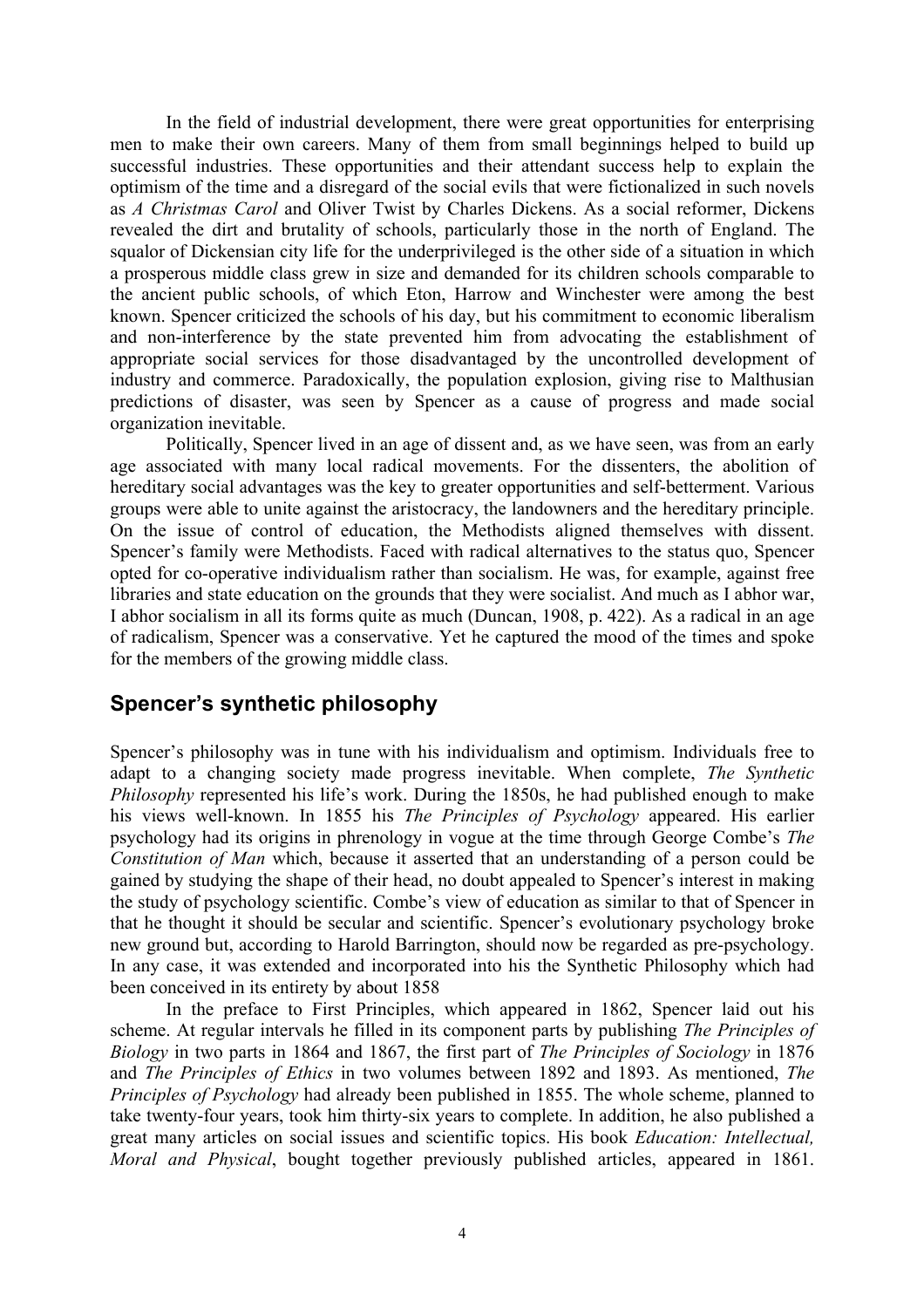*Descriptive Sociology*, prepared with the help of several collaborators, included comparative studies of races throughout the world.

Spencer pioneered the scientific study of psychology and sociology but, from his first essay on *The Proper Sphere of Government* (1843), his ultimate purpose 'lying behind all proximate purposes [was] that of finding for the principles of right and wrong, in conduct at large, a scientific basis' (Spencer, 1879, p. iii). Science informed all his work.

He provoked controversy, having something to say on most of the issues of the day. In his own lifetime, his work was recognized by scientists and philosophers at home and abroad. He was offered honorary degrees and membership in scientific academies in the United Kingdom and in more than a dozen foreign countries. He refused all these invitations. In the United Kingdom, the publication of the last volume of *The Synthetic Philosophy* evoked an outburst of sympathetic appreciation from a wide range of scholars in recognition of his intellectual power and his high moral purpose. More than eighty of the most distinguished academics, politicians and literary figures in the country asked him to sit for a portrait with a view to its being deposited in one of our national collections for the benefit of ourselves and those who come after us (Duncan, 1908, p. 383). William Gladstone, a distinguished prime minister, went so far as to break his rule of not joining groups of signatories and agreed to be set down as an approver of the request to Mr Spencer (ibid.). Spencer eventually reluctantly agreed to have his portrait painted; in any event, he did not like it.

Further evidence of the liking and respect shown him by s contemporaries was revealed when he found it difficult to continue publication of *The Synthetic Philosophy*. An appeal for money was launched on his behalf and signed by distinguished academics, such as J.S. Mill, George Grote, Charles Darwin, T.H. Huxley, Alexander Bain, John Herschel, G.H. Lewes, John Tyndall, Charles King, T.H. Buckle and William De Morgan. With some of these men Huxley, for example he had prolonged disputes. His letters reveal, however, that he drew a sharp distinction between personal and impersonal criticism. He discussed issues on their merits and seldom descended to personal attacks. The tone in which he conducted debates helps to explain why, in spite of his critical rejection of established positions and his personal foibles, he was on good terms with the English intelligentsia. For example, he was a member of the exclusive X Club, of which there were only nine members, all of whom, with the exception of Spencer, were members of the most prestigious scientific organization in the United Kingdom: the Royal Society. Attempts were made to induce Spencer to become a member of that society, but he refused (as he did with many other honours) on the grounds that had the society invited him earlier, instead of hindering his work, he might have accepted. Members of the X Club wielded an enormous influence over scientific affairs. Spencer was, indeed, a member of the intellectual 'establishment'.

His position was recognized when, in 1868, he was elected to the Athenaeum, a London club where intellectuals met and for some time he was on its committee. He spent a great deal of time at the club and, by all accounts, became a good clubman, even if a pedantic member of the committee. Although claiming himself to be brusque and, certainly, in refusing the many honours he was offered by institutions in many countries he did not mince words he was described as sympathetic, companionable, hospitable, considerate and generous (ibid., p. 499–500). He liked children and enjoyed staying with friends. A keen sportsman, he was particularly fond of fishing and billiards. His was a complex character, yet his qualities outweighed his defects.

His foibles were well known. He was cantankerous, vain, sensitive to criticism, dogmatic and very self-confident. Some of his characteristics were, however, endearing. Huxley wrote: if ever Spencer wrote a tragedy, its plot would be the slaying of a beautiful deduction by an ugly fact (ibid., p. 502). Again, when Beatrice Webb commented on Spencer's contribution to the theory of evolution, Huxley remarked: He is the most original of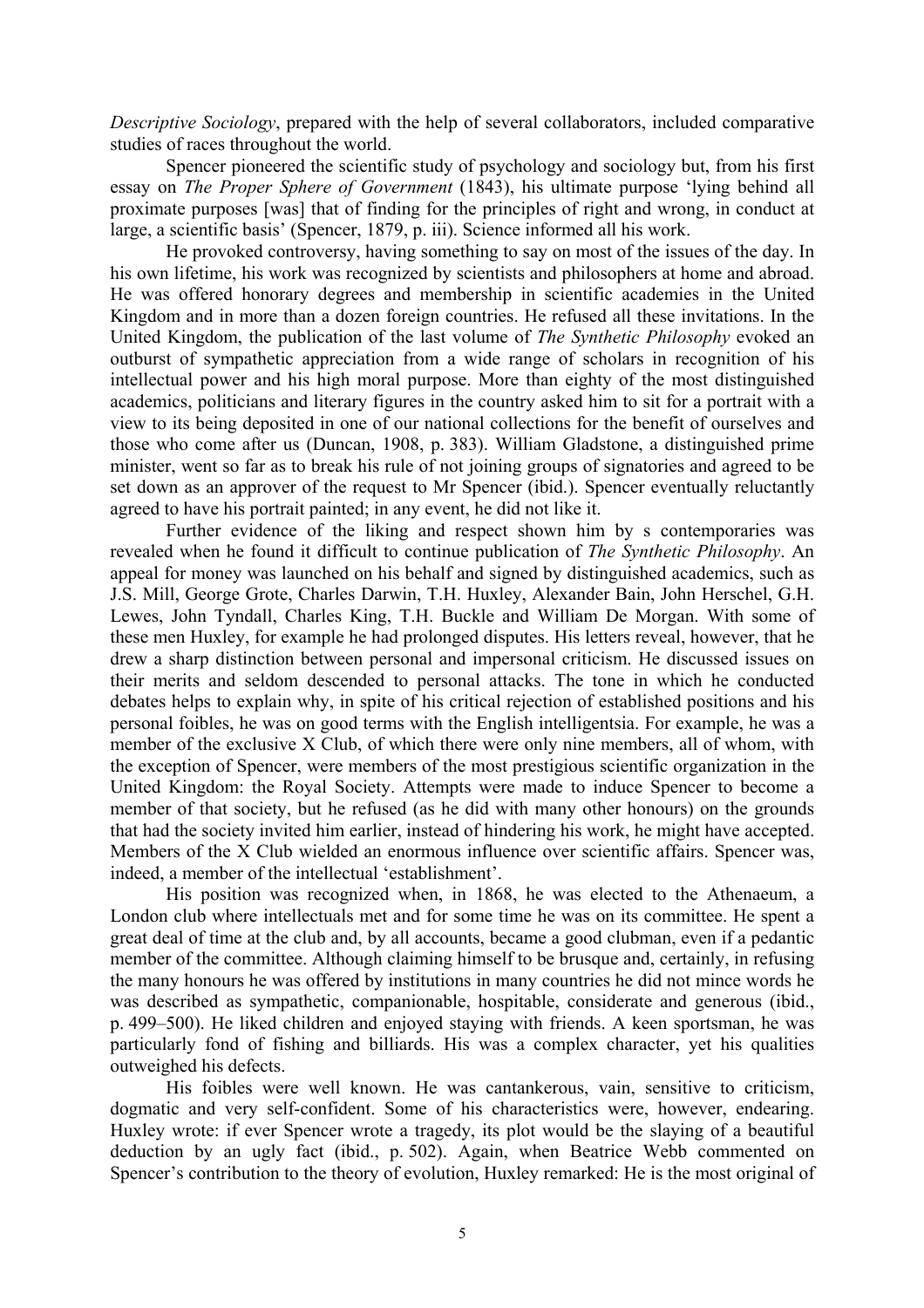thinkers, though he has never invented a new thought (Webb, 1926, p. 27). His willingness to tell more experienced people how to do such things as bring up their children gave rise to some amusing situations. While paying great attention to the smallest detail of domestic management, he was most impracticable administrator. His serious nature was well known. On one occasion in Spencer's presence John Tyndall said of him: 'He'd be a much nicer fellow if he had a good swear now and then' (Duncan, 1908, p. 510). The thought of Spencer swearing caused hilarity among those present.

# **Spencer's theory of evolution**

Spencer's originality lies in his formulation and application of the laws of evolution to the scientific study of psychology, sociology, biology, education and ethics. John Dewey, in a chapter entitled The Work of Herbert Spencer in his *Characters and Events* (1929), pointed out that the theory of evolution had a long history in European philosophy. In its nineteenthcentury reformulation, it created enormous controversy because it ran contrary to Christian belief in the story of creation. Charles Darwin is regarded as the nineteenth century scientist who re-discovered evolution. His *On the Origin of Species* appeared in 1859. Very modestly, Spencer pointed out that his version of evolution had been published some years before Darwin's book appeared. Certainly, the theory was fully developed in First Principles published in 1862. What is clear, however, in the words of Darwin himself, is that in *On the Origin of Species* he restricted the application of the theory to biological changes. Spencer did not. Analyzing change in First Principles, he deduced the laws of evolution from changes in the solar system, the Earth's structure and climate, in plants and animals, in individual men and in society. Change, in accordance with these universal laws, included processes of integration and differentiation.

Integrative changes in the social organism were clearly and abundantly exemplified by Spencer. 'Uncivilized societies display them when wandering families, such as we see among the Bushmen, join into tribes of considerable numbers' (Spencer, 1862, p. 316). 'The progress from rude to, small, and simple tools to perfect, complex and large machines in a progress in integration' (ibid., p.324). In modern machines, a number of smaller simple machines are united. 'Evolution then, under its primary aspect, is a change from a less coherent form to a more coherent form'. (ibid., p. 327). This is a universal process.

Of more consequence to an understanding of modern societies is the process of differentiation as change from a homogeneous state to a heterogeneous state. As before, Spencer took his examples from all fields of scientific knowledge: in geology a molten mass is changed into mountains; in geography there is a differentiation of climates. Differentiation takes place in plants and animals. Man has grown more heterogeneous; for example, civilized man has a more heterogeneous nervous system and his thoughts are more heterogeneous than uncivilized man. In the human being this change from an indefinite, herent homogeneity, to a definite coherent heterogeneity (ibid., p. 389) was illustrated by changes from homogeneous infant noises to more and more differentiated and definite sounds.

Social change from homogeneity to heterogeneity was exemplified in the progress of civilization in every tribe and nation. Society, in its first and lowest form, was a homogeneous aggregate of individuals. Every man, for example, was a warrior, tool-maker, fisherman and builder. All women performed the same drudgeries. Every family was self-sufficient and may well have lived apart from the rest. Chieftainship was the first sign of a differentiation of function. Power then became hereditary and religion co-existed with government. The next stage of social evolution was characterized by laws, manners and ceremonial usages. The specialization of labour occurred. Transport systems stimulated the development of districts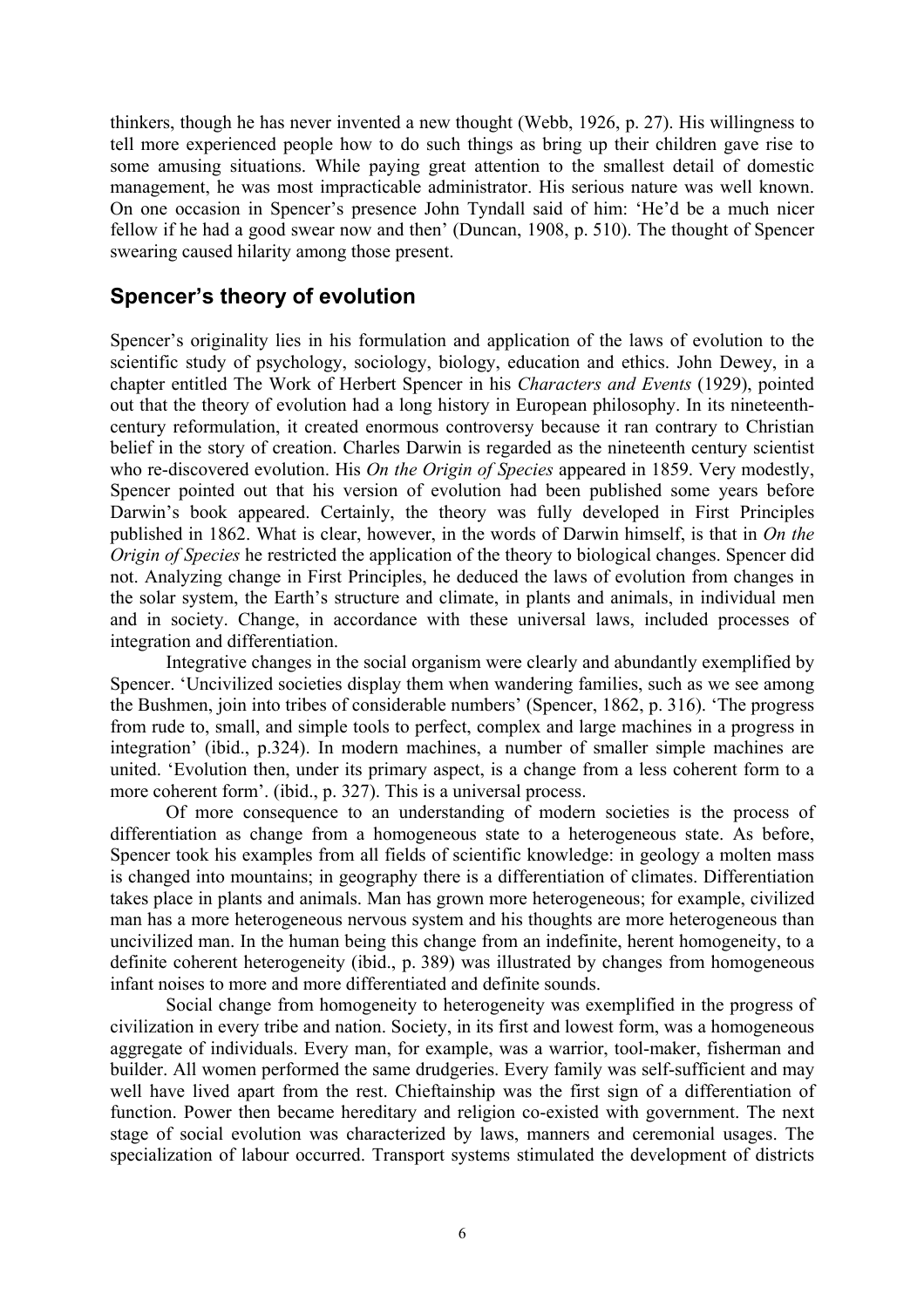with their own occupational characteristics. Society eventually became differentiated into classes. Spencer concluded:

Comparing the rule of a savage chief with that of a civilized government, aided by its subordinate local governments and their officers, down to the police in the streets, we see how, as men have advanced from tribes of tens to nations of millions, the regulative process has grown large in amount; how, guided by written laws, it has passed from vagueness and irregularity to comparative precision; and how it has sub-divided into processes increasingly multiform (ibid., 395).

These forms of differentiation were accompanied by differentiation in language, painting and sculpture, dancing and poetry. Spencer concluded: 'From the remotest past which Science can fathom, up to the novelties of yesterday, an essential trait of Evolution has been the transformation of the homogeneous into the heterogeneous' (ibid., p. 359). Along with change from homogeneity to heterogeneity, Spencer recognized moves from the indefinite to the definite, from simplicity to complexity, and from confusion to order.

Darwin is usually credited with what is called social Darwinism. It could more accurately be termed 'social Spencerism'. The examples of his analysis of social change given here are designed to demonstrate the wealth of examples Spencer used to establish his deductive hypothesis that societies, like everything else, change according to the scientific laws of evolution.

He also applied the biological notion of 'survival of the fittest' to societies. Modifications arise as a consequence of social differentiation and persist if they are welladapted to the environment. They will eventually perish if they are not well-adapted. Spencer also held steadfastly, against scientific consensus, to a hotly contested biological theory advanced by Lamarck, who maintained that acquired characteristics were passed on to one's offspring. A majority of scientists rejected this view as the century progressed. In social affairs it has major implications. It means that characteristics acquired by parents through education can be inherited by their children. Thus, the characteristics of national character—a concept used by nineteenth century comparative educators—could be inherited. Racial characteristics, if not genetic, may also be passed on from one generation to the next. It is an assumption that can be used by both racists and anti-racists.

Convinced that all changes are evolutionary, Spencer argued from analogy in the absence of direct evidence. He used the analogy of the simple homogeneous human ovum which grows into an adult with specialized features—legs, arms, muscles, brain and so on which help the human adult to adapt to his/her environment and survive; this justified his argument that, as societies evolve, functions become more specialized. In fact, his own sociological evidence was enough to persuade not only him, but the nineteenth-century sociologists in America and Europe, that homogeneous rural communities were changing to complex urban societies. Men like William Graham Sumner, Emile Durkheim, Ferdinand Tonnies, Karl Marx and Lester Ward, each in his own way, pointed to the fact that the political and economic functions once performed by all people had become the responsibility of specialists. Specialist agencies, like national and local governments and factories, had emerged in which could be performed specialist functions. The theories of social change favoured by Sumner and William Ogburn (in *Social Change*) owed something to Spencer's theory. Indeed, his theory of social evolution was itself a significant forerunner of the theories of social change enunciated by a succession of nineteenth and twentieth century sociologists, who saw differentiation of function as the key to an understanding of change.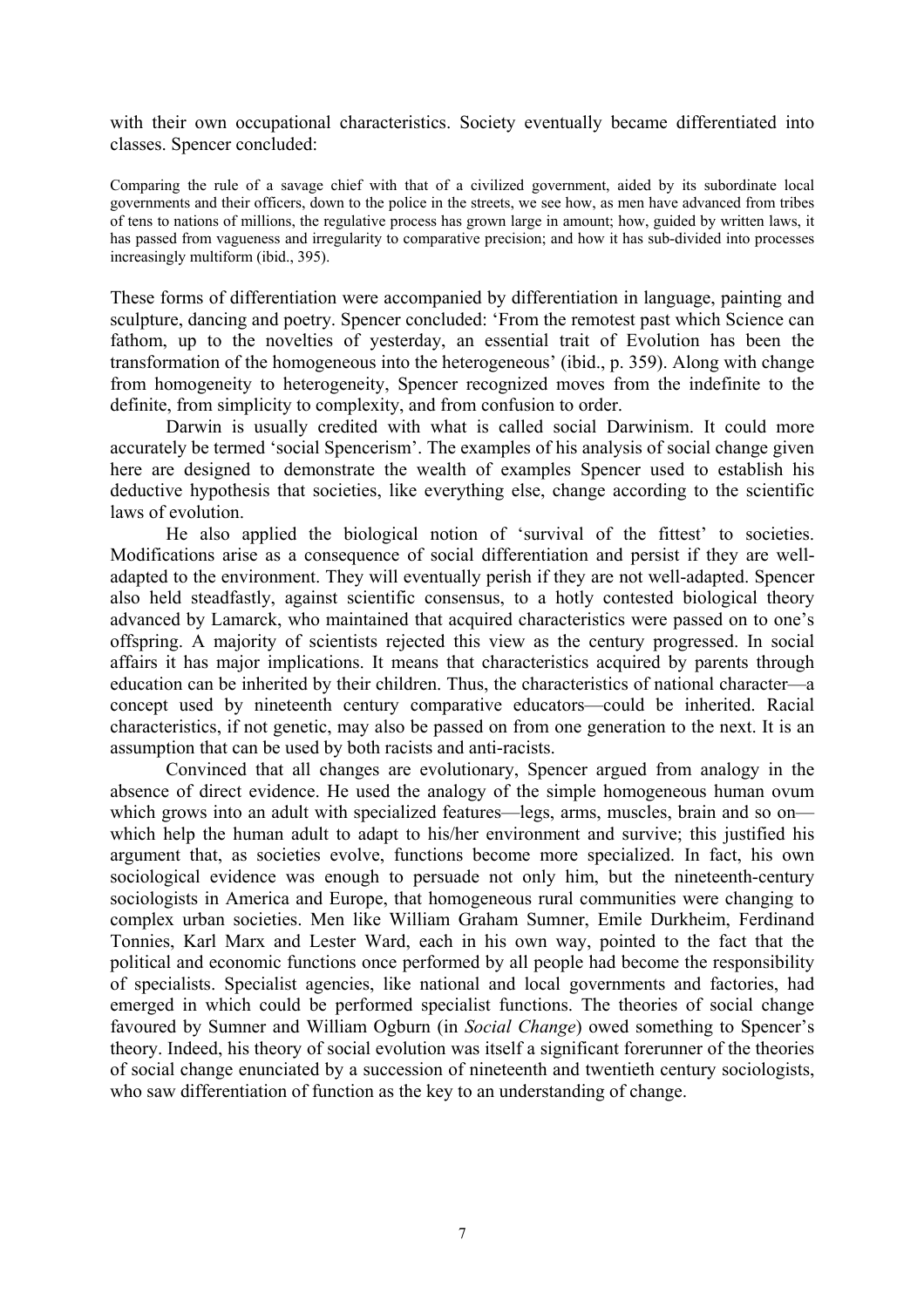## **Spencer on education**

Spencer became interested in education when still young. He thought at one time of becoming a teacher. At another point in time there was a plan to set up a school with his father. He taught for a mere three months. Without any real experience in teaching, he denounced state education in letters published in *The Nonconformist* in 1842, when he was only 22 years old. Spencer argued that truth had always originated from the clash of different minds and that 'establishment' education would, by its very nature, inhibit change.

During the 1850s, in various articles he consistently argued the laissez-faire case against the dangers of state interference in the lives of individuals through state education. If this was a political argument, Spencer also questioned the need for formal education in the light of his emerging theory of evolution. Arguing from analogy, he asked in *Social Statics* (1850, p. 208–09) why education was necessary at all since in biology the seed and the embryo grow to maturity without external aid. Why should not a child grow spontaneously into a normal human being? In their evolution, children show all the characteristics of aboriginal man as mankind has evolved from an uncivilized state to a civilized one. Spencer considered that, in the stage of transition from one state to another, individuals had lost the dispositions appropriate to the life of savages and had not yet acquired those needed for civilized life. Under these conditions education should restrain uncivilized characteristics in children. Born, therefore, of man's imperfections, education as a form of coercion would become unnecessary. In the short term, in accordance with the laws of nature, education would evolve through its adaptation to changes in society.

Some comparative educationists have insisted, in a less deterministic way, that the evolution of education reflected changes in society. Since 1945, the climate of opinion has changed. According to the views of academics from the United States and UNESCO, many practitioners have asserted that the provision of education could change society. Spencer would have disagreed. As already stated, he considered that, as society evolved in accordance with these laws, organized education would not be needed at all. Even in a period of transition, all that education can do is to retard the process of social change. To add to his political objections about the role of the state in education, Spencer found convincing arguments from his theory of evolution.

His views would not be accepted by the planners of today. There is little evidence, however, to support the optimistic claims of the founders of UNESCO that universal literacy would raise standards of living, promote democracy and ensure peace. Spencer's analysis of the role of education in social change was apparent even during the 1850s when he prepared four articles on education which were published in: *The North British Review,* ('The Art of Education', May 1854); the *British Quarterly Review* ('Moral Discipline for Children'), April 1858 and *Physical Training*, April 1859) and the *Westminister Review* ('What Knowledge Is of Most Worth?', July 1859). These articles were brought together in an extremely popular book entitled Education: *Intellectual, Moral and Physical*, on which Spencer's fame as an educator rests. Published in 1861, it went into many editions and sold any thousands of copies.

As was his wont, Spencer confidently attacked established educational orthodoxy. True to form, while his experience of teaching was minimal and his serious professional study of education negligible, he was prepared to pronounce aggressively on child development, the curriculum and methods of teaching. His contacts with the children of his friends were not universally successful, but he did not hesitate in giving advice on how they should be brought up. It cannot be said, therefore, that his educational proposals were induced from experience. They were, however, very much in line with progressive educational thought today. Gabriel Compayre, who had prepared books on several distinguished educators, including Rousseau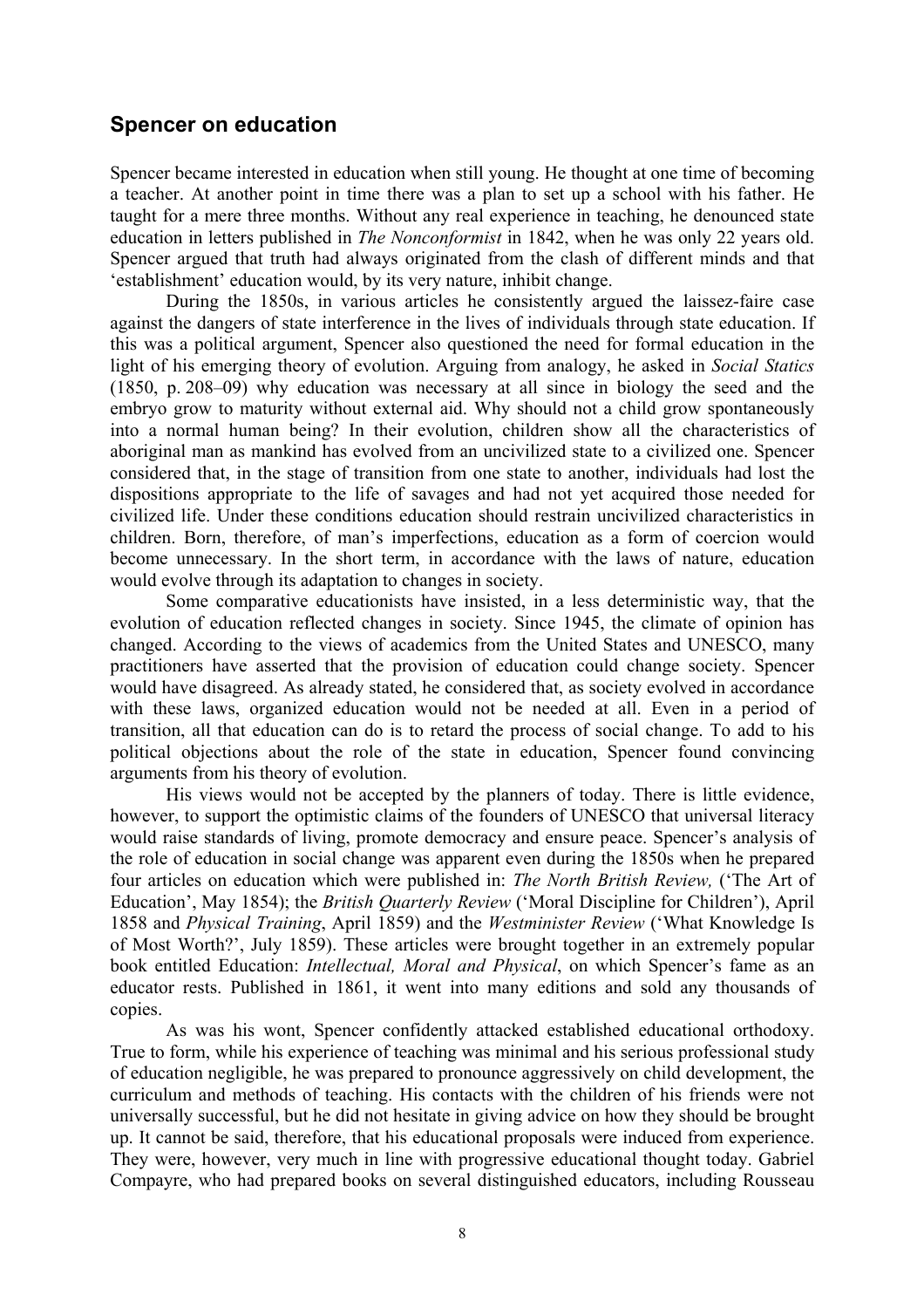and Pestalozzi, maintained in his book *Herbert Spencer and Scientific Education* that Spencer's ideas on education had been anticipated by Rousseau. Spencer denied having read *Emile* and claimed that he owed none of his ideas on education to it. He did, however, make frequent and favourable reference to Pestalozzi's theory of education, while deploring the extent to which the Swiss educator's practice fell short of it.

In education, as in other fields, the amateur attracted attention. In view of Spencer's very critical comments on the educational establishment, it is surprising that in 1868, within eight years of the appearance of *Education*, he had been included in R. H. Quick's *Essays on Educational Reformers* as one of the significant European educational innovators. Spencer, along with Richard Mulcaster, Roger Ascham and John Locke, was one of the Englishman to warrant a chapter to himself in Quick's history. John Milton, J. Dury and Dr Arnold were mentioned, as it were, in passing. Quick's account of Spencer's little book was hostile, but he concluded:

I have ventured in turn to differ on some points from Mr Spencer; but I have failed to give an adequate notion of the work I have been discussing if he reader has not perceived that it is not only one of the most readable, but also one of the most important books on education in the English language (Quick, 1904, p. 469).

At the beginning of the twentieth century, a pioneer in the teaching of science, H.E. Armstrong, in his book (again now in vogue in the United Kingdom) *The Teaching of Scientific Method* (1903), advised all teachers to read Spencer's *Education* so that 'they may have clear ideas on the subject of education' (ibid., p. 381). Many years later, F.A. Cavenagh, in his introduction to a 1932 edition of Spencer's book , stated that while Spencer's views no longer impress, *Education* 'is still read; popular editions continue to appear; and every year students in training find it stimulating and provocative' (Spencer, 1861/1932, p. xx). J.A. Lauwerys, closely involved in the establishment of UNESCO and himself a scientific humanist in Spencer's tradition, wrote in a lecture at the University of London in 1951: 'For two generations, students in our training colleges and departments of education were brought up on a diet of which Spencer's *Education* was an important ingredient. And this is strange because the very people who prescribed it for study were its harshest critics' (Lauwerys, 1952, p. 162). It must be assumed that Spencer's views had some influence on the young teachers who read his book.

His assertion that science should replace the classical languages in the curriculum, and indeed should constitute the whole curriculum, antagonized the teachers of his day. It has also alienated twentieth-century educators who were prepared to accept that science subjects should occupy more of the school curriculum than previously but were not prepared to accept that they should replace language studies or, more generally, the humanities. Perhaps only in the former Soviet Union was science accorded the position in education that Spencer considered it deserved. Certainly, his views on science in the school curriculum cannot be said to have influenced British educational practice in secondary schools to any great extent.

On the contrary, many of his other assertions, based, again by analogy, on the evolution of an embryo into a mature adult, find expression in British primary schools. The answer to this apparent paradox lies in the extent to which Spencer had a vogue (of which more later) in the United States and his ideas were subsequently reintroduced into the United Kingdom through the writings of Dewey and other progressive educators from that country. In British primary schools today many practitioners acknowledge their debt to Rousseau, Dewey and Piaget, but not to Spencer.

Even though his *First Principles*, in which the laws of evolution were fully explained, was published somewhat later than the articles that constitute *Education*, two of the principles of evolution inform his analysis of education. Spencer himself claimed: 'The theory of evolution furnished guidance [in writing the article on education] as the ascent through lower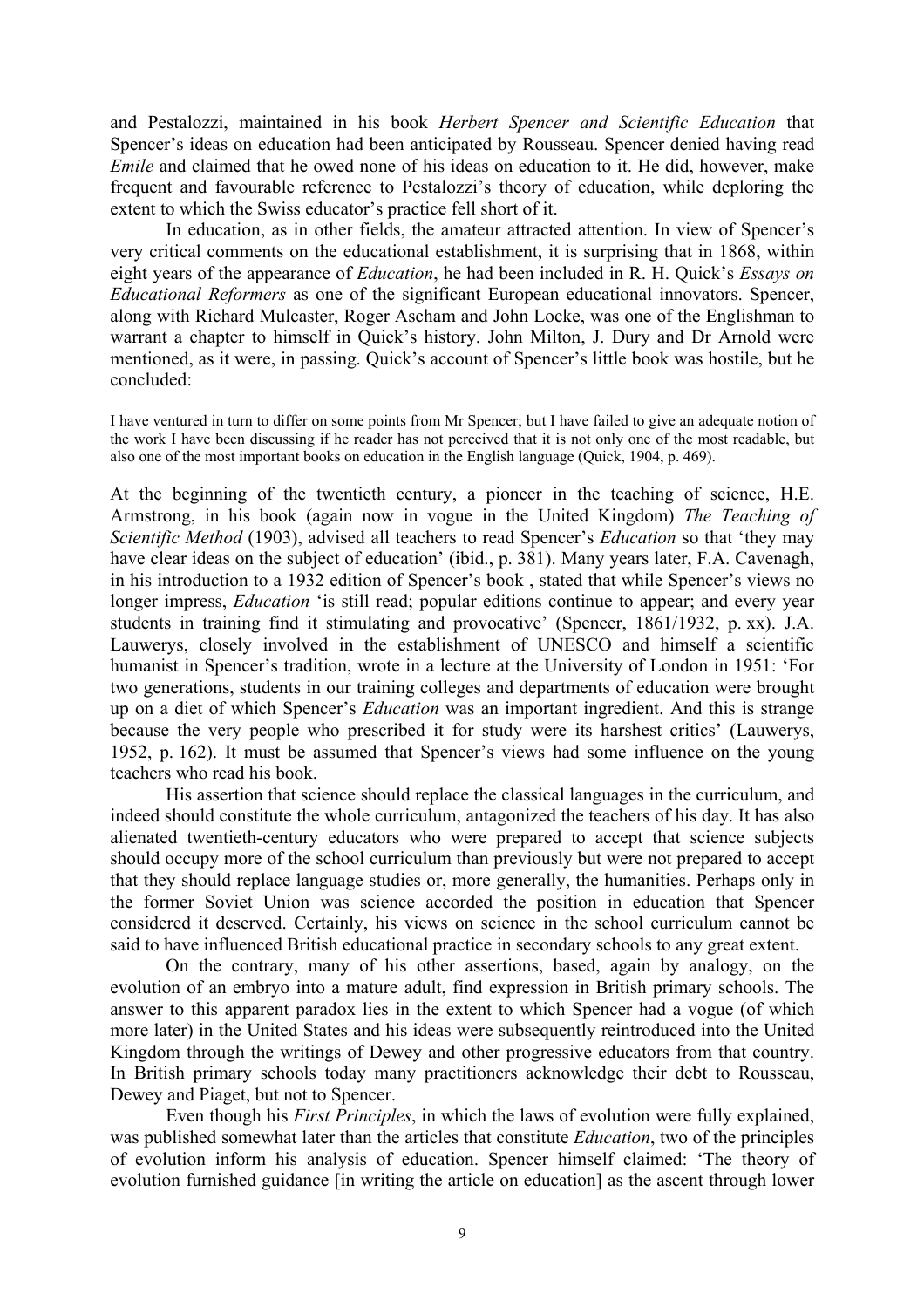forms of life has been affected by the discipline of enjoying the pleasure and suffering the pains which follow this or that form of conduct' (1904, p. 18).

Two other fundamental evolutionary principles permeate his analysis of education. The first is that education evolves in a way similar to that in which individuals and society evolve. Indeed: 'There cannot fail to be a relationship between the successive systems of education, and the successive social states with which they have co-existed' (Spencer, 1861/1932, p. 61). Secondly, Spencer frequently wrote about the increased heterogeneity and complexity of education systems in the process of their evolution. Perhaps, if his articles on education had been written a few years later, his view that homogeneous education had given way to greater heterogeneity might have received greater attention. This has evidently been the case in science. Natural philosophy became, in the hands of specialists, astronomy, physics, chemistry and biology. In each of these subjects special fields of inquiry, like heat, light, sound and electricity emerged in physics; the two branches of chemistry—inorganic and organic—became further differentiated; and in biology, special fields like physiology and morphology emerged. Again, in accordance with his evolutionary principle, in many countries the primary school curriculum is far less differentiated than that offered in secondary schools. Secondary school teachers are more specialized than primary school teachers.

Spencer, somewhat inconsistently, considered that education lagged behind social change—a view taken by twentieth century followers of William Ogburn who accepted his theory of 'social lag'. Much of what Spencer wrote about the education of his day was negative. His positive recommendations were very similar to those expressed by Rousseau in *Emile*. Today, teachers in the United Kingdom and the United States accept them uncritically as part of a new orthodoxy. It is, therefore, worthwhile to examine in some detail what he wrote in the four articles that make up *Education* about the aims or purpose of education, attitudes to children, methods of teaching, discipline and the curriculum. Spencer complained that what was taught in schools was of no practical value. He used many examples to show that ornamental or decorative subjects were more prized than useful ones. In nine cases out of ten, he claimed, the Latin and Greek learned at school served no practical purpose. Indeed, boys were drilled in these subjects to show that they had received the education of a gentleman—a badge indicating a certain social position which commanded respect. Dancing, deportment, piano playing, singing and drawing served the same purpose in the education of girls. It was not the intrinsic value of knowledge that determined what was taught, but the respect and social power that its possession conferred on individuals. Knowledge as an instrument of social control is the theme of much sociological analysis today. The chapter on 'Intellectual Education' in *Education* was really about methods of teaching and attitudes toward children. Its recommendations were most obviously derived from Spencer's theory of evolution. For example, he pointed out that in the evolution of societies an increase in political liberty and the abolition of laws restricting individual action had been accompanied by progress towards non-coercive education—though it must be remembered that the latter lagged behind the former. Old educational practices based on a belief in the wickedness of children were in line with repressive social systems. Uniformity of belief—religious, political and educational—influenced by Aristotle had, however, under Protestantism given way to a multiplicity of sects and political parties.

In his analysis of its evolution, Spencer contrasted the characteristics of education in the past with the characteristics of education in the present. Learning by rote had given way to learning through the child's spontaneous processes. Teaching the rules had been replaced by the teaching of principles. It was accepted that for children the learning of grammar should come last, not first. Having grasped the principles, young people would be able to solve a variety of new cases as they arise, as well as being able to deal with old ones.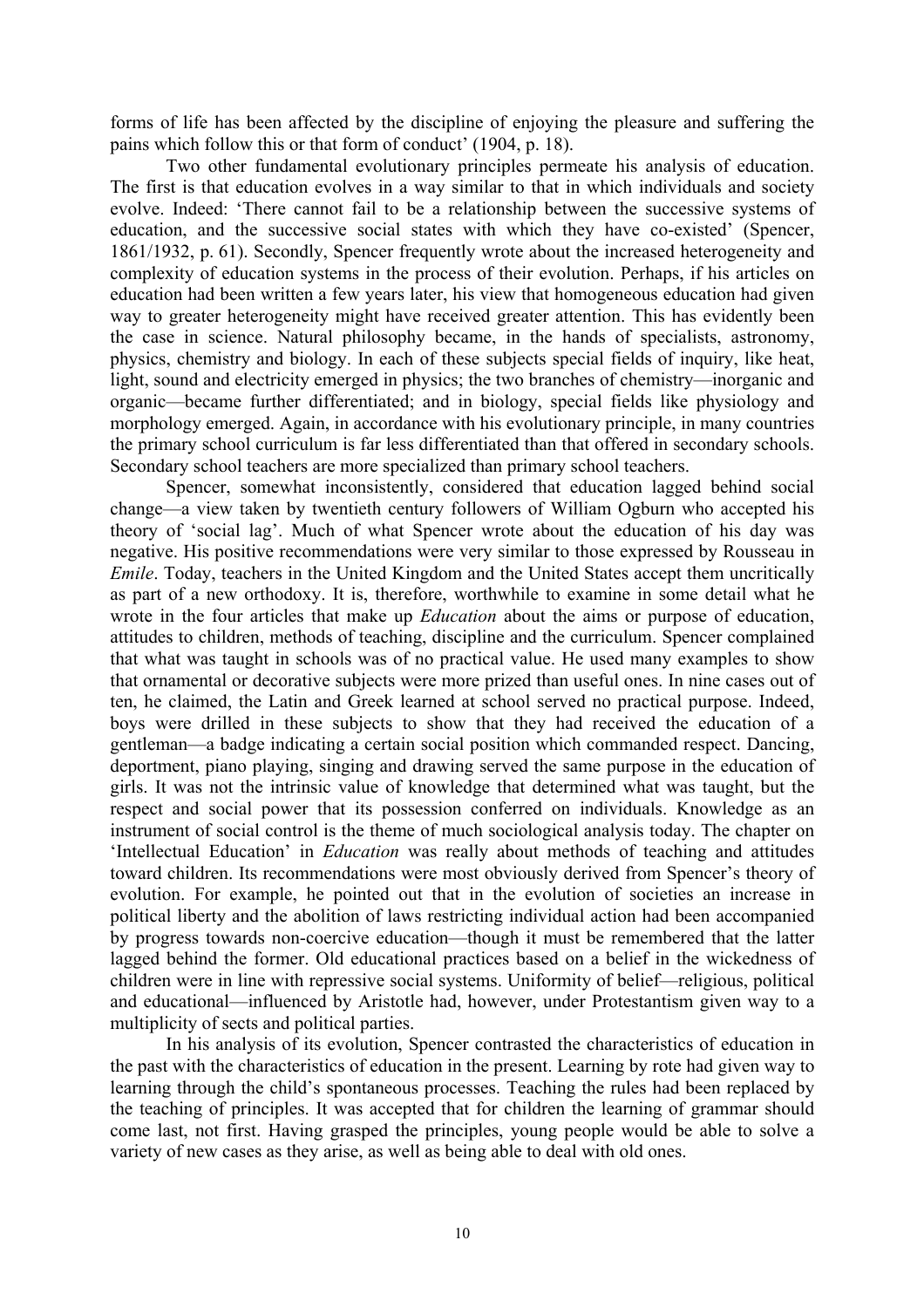Learning through independent inquiry and discovery are advocated in British primary schools today. It was one of the changes in education observed with approval by Spencer. So too was the importance given to the cultivation in children of their powers of observation. The spontaneous activity of children—in the form of play—was at last being recognized as a legitimate way of acquiring knowledge.

Object lessons were favoured by Spencer, although he considered that they were badly conducted in practice. The old method presenting truths in the abstract had been replaced by presenting them in the concrete. He illustrated this change by referring to geographical and geometrical models. Finally, for Spencer, the most significant change in the evolution of education was the desire to make learning enjoyable rather than painful. This was shown in the interest taken in play, nursery rhymes, fairy tales and in lessons which should be brought to an end before the children showed signs of weariness. Most of these beliefs inform the rhetoric of British primary school teachers today.

Spencer concluded that the common characteristic of these changes was that they showed an increasing conformity with the methods of nature, that is, in accordance with the natural mental development of children. He stated: 'there is a certain sequence in which the faculties spontaneously develop, and a certain kind of knowledge which each requires during its development; and it is for us to ascertain this sequence, and supply this knowledge' (ibid., p. 71). Today, Piagetian theories of child development are widely accepted as the grounds on which to establish sequences of learning.

Spencer himself maintained that it was not possible to perfect a system of education until a rational psychology had been established. In accordance with his epistemology, he was prepared to specify some of the principles on which good teaching should be based. Since the mind moves from homogeneity towards heterogeneity, education should proceed from the simple to the complex; teaching should begin at once with a few subjects, to which other subjects should be progressively added. Secondly, since in its process of development the mind advances from the indefinite to the definite, so:

in education we must be content to set out with crude notions. These we must aim to make gradually clearer by facilitating the acquisition of experiences such as will correct, first their greatest errors, and afterwards their successively less marked errors. And the scientific formulae must be given only as fast as the conceptions are perfected (ibid., p. 81).

He repeated his contention that lessons should move from the concrete to the abstract so that, through the medium of examples, the mind is led from the particular to the general.

More controversially, Spencer maintained that the education of the child should follow the education of mankind, considered historically. In short the individual's mind should pass through the same stages as the general mind—'education should be a repetition of civilization in little' (ibid., p. 83). There is no doubt that, until recently, the content of science syllabuses in most countries followed the historical development of the subject; in physics the sequence in which topics were taught was: mechanics, heat, light, sound, magnetism and electricity.

Spencer's fifth recommendation stemmed from his assertion that organized scientific knowledge can be achieved only after a fund of observations had been accumulated.

In the light of present-day approaches to primary education in the United Kingdom, what Spencer wrote is very significant. He said that the process of self-development should be encouraged through education. 'Children should be led to make their own investigations, and to draw their own inferences. They should be told as little as possible, and induced to discover as much as possible' (ibid., p. 94). There can be few such succinct statements of modern methods of learning by discovery, which should be pleasurable and based upon the spontaneous activity to which children are prone. Courses in which pupils show no interest should be abandoned. Self-instruction was a fundamental principle held by Spencer in the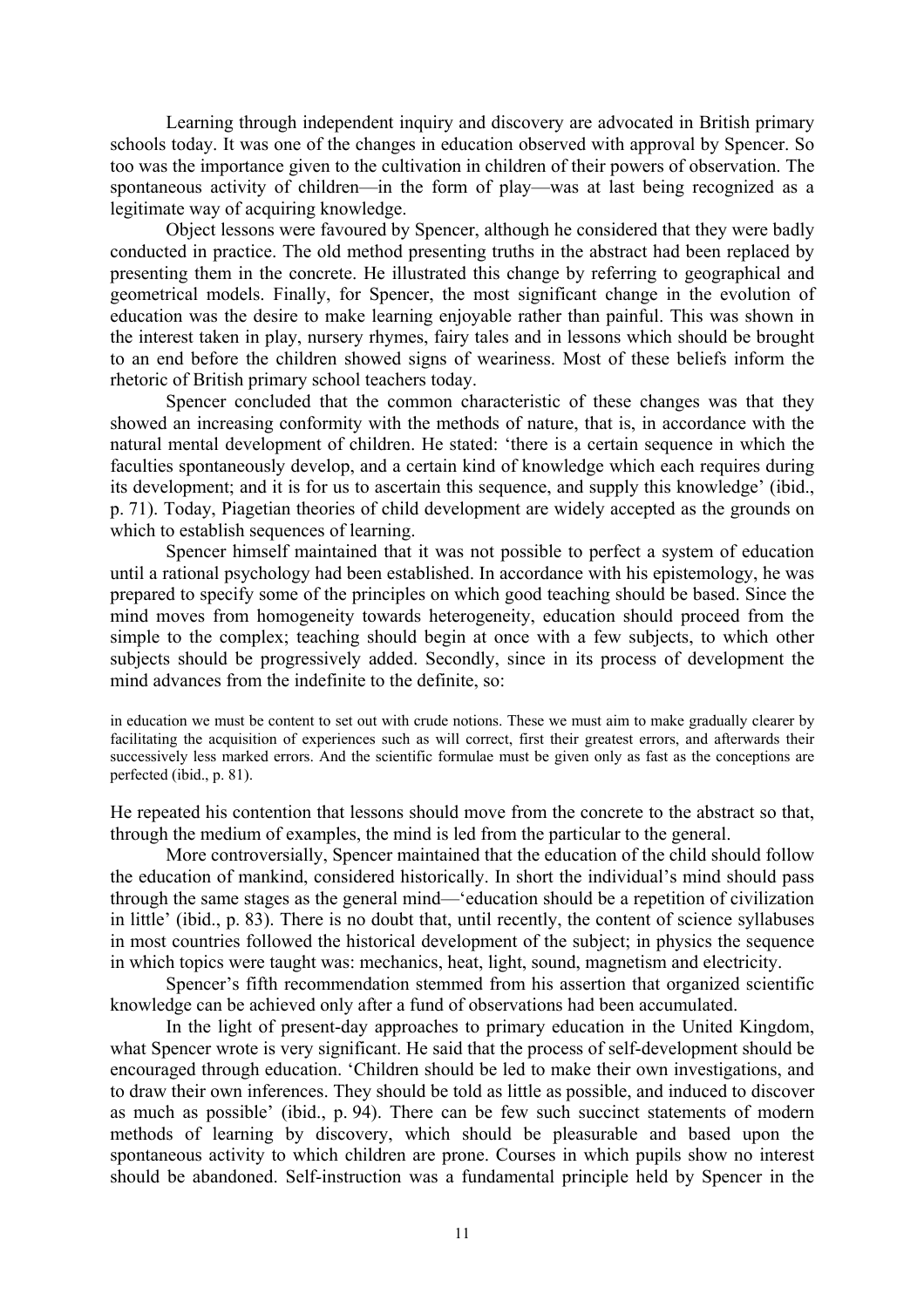recommendations he made about methods of teaching. This would enable the child to evolve in accordance with the natural development of its faculties.

Spencer proposed that instead of acquiring knowledge for the social prestige and power it conferred, education should be of practical use to its recipients. To the question 'of what use is it?', Spencer answered that it should help individuals to live satisfactorily. 'To prepare us for complete living is the function which education has to discharge; and the only rational mode of judging of an educational course is to judge in what degree it discharges such function' (ibid., p. 10). Spencer claimed that before a rational curriculum could be established with this aim in mind, it was necessary to determine the relative values of knowledge.

His curriculum theory broke new ground. Unlike the essentialism of Plato and Aristotle and the encyclopaedism of Comenius and Condorcet, it was not subject-centred but rather activity-centred.

In asking the question 'what knowledge is of most worth?', Spencer answered that it is the knowledge needed to pursue the leading kinds of activity which constitute human life. He wrote:

[These activities] may be naturally arranged into: 1) those activities which directly minister to self-preservation; 2) those activities which, by securing the necessaries of life, indirectly administer to self-preservation; 3) those activities which have for their end the rearing and discipline of offspring; 4) those activities which are involved in the maintenance of proper social and political relations; 5) those miscellaneous activities which fill up the leisure part of life, devoted to the gratification of the tastes and feelings (ibid.).

The order in which Spencer listed the activities corresponded to their order of importance; however, he recognized that they were not definitely separable but were inextricably mixed. In all these areas of activity, nonetheless, a knowledge of science is essential. Satisfactory, direct self-preservation demands a knowledge of physiology. Indirect self-preservation requires a knowledge of those sciences—mechanics, biology, geology, chemistry and physics —on which industrial life depends. Spencer asserted: 'Some acquaintance with the first principles of physiology and the elementary truths of psychology is indispensable for the right bringing up of children' (ibid., p. 36).

Spencer was appalled by the failure of education to prepare parents for parenthood. As for citizens, history, as taught, threw no light on the science of society. What was needed if people were to discharge their civic functions was an education in descriptive and comparative sociology, both of which must be interpreted in the light of biology and physiology. Spencer also saw a science component in the activities undertaken by individuals during their leisure time. Art, music and poetry evoke emotions, but they can best be appreciated through a knowledge of science. Science not only underlies sculpture, painting and music, but true poetry is itself scientific. To be good, poetry must pay attention to those laws of nervous action which speech obeys. While Spencer took the argument to extremes, there is a way in which knowledge of science makes it possible to better appreciate the fine arts. Extreme though Spencer's views may seem, a case can be made that today every societal problem has a scientific component and that finding solutions involves an understanding of some elements of science.

R.H. Quick criticized Spencer's advocacy of the exclusive use of science in all five of the activities he identified. Although he conceded that science had an important role to play in industry, he considered it was impossible to teach all the sciences to everyone and that young people about to enter the world of work would be better prepared if their minds had been equipped to acquire knowledge rather than being given a great deal of special information. This view, that education should prepare individuals to acquire knowledge when it was needed, has only recently been challenged by educators in the United Kingdom, some of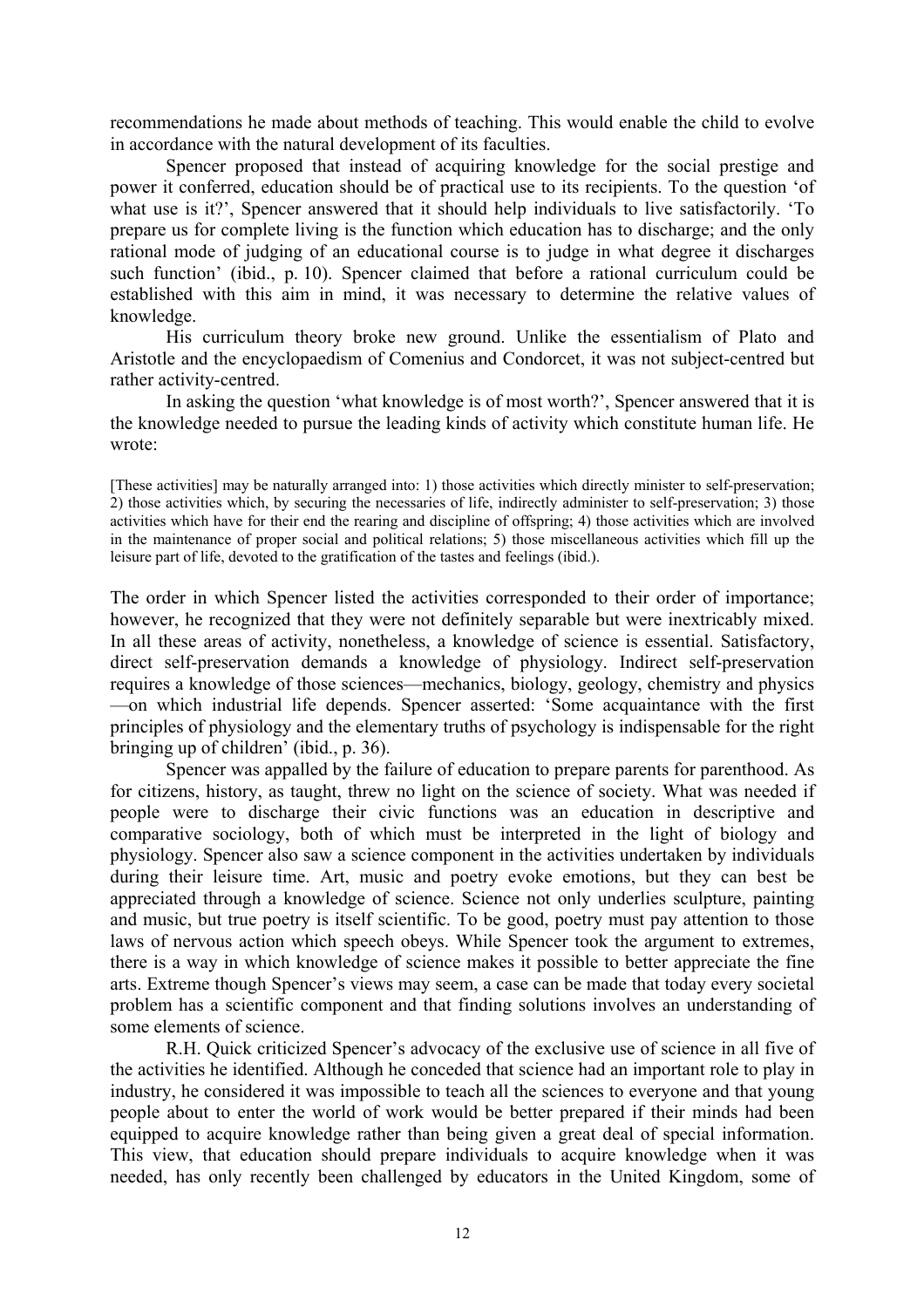whom now want schools to equip pupils to enter industry through vocational training. To Spencer's argument, Quick's second response was that, in many cases, a knowledge of science was of no practical value; this indicated that neither Spencer nor Quick recognized the difference between a knowledge of science which enables a person to perform a task and a knowledge which enables them to appreciate or judge the effectiveness of a job undertaken by somebody else. Pericles drew such a distinction in politics. For him, only a few can formulate policy, but in a democracy everyone should be in a position to evaluate it. Today, in the industrial world, few are in a position to invent machines and manufacture consumer goods, but everybody should be able to assess the consequences of introducing modern machines into the industrial processes. The difference is between the science needed by experts to produce goods and the science needed by everyone to evaluate the products produced by the few.

Perhaps the most serious weakness in Spencer's account of an activity-based curriculum is the fact that he failed, in accordance with his own theory of child development, to state clearly at what stage in the evolution of children scientific knowledge should be provided. When should physiology or education be introduced? And at what levels of sophistication? Spencer did not say. His curriculum seems too demanding for primary school children. It might meet the needs of secondary school pupils, but it seems better designed for adults preparing to become teachers. For many years, health education was part of the course for aspiring teachers; it included information on how children might learn the elements of self-preservation. In the 1960s in the United Kingdom, many university departments of education exposed students to training in the so-called 'disciplines' psychology, philosophy, sociology and history. Spencer would have approved.

Teachers should be aware of the implications of these studies for education. Wherever necessary they should be able to pass on, in an appropriate form, the findings of sociology and psychology to their pupils. Activity-based learning in British primary schools following Piagetian stages of child development, including an emphasis on art, has lacked the scientific content that Spencer thought essential. Experience in the United States has shown how difficult it was to introduce a Spencerian curriculum in high schools. Progressive educators in that country have tried to do so throughout the twentieth century. Spencer's ideas in the United States Spencer wanted his work to be known in the United States. He found a staunch ally in Edward Livingston Youmans who, when he read Spencer's circular in 1860 on the plan for his *Synthetic Philosophy*, immediately promised support. It was the start of a long, cordial friendship during which Youmans promoted Spencer's writings, often in the face of opposition from the author, and arranged for him to visit the United States. Spencer was acclaimed with traditional American generosity. He recounted his reception in his *Autobiography*. Managers of railways and hotel proprietors went out of their way to make him welcome. He received the most generous private hospitality and was guest at a magnificent banquet held in his honour by leading members of American society. While genuinely touched by the warmth of his welcome, Spencer 'never felt quite at ease with the demonstrative activities of some of his American admirers' (Duncan, 1908, p. 228) and reminded them that things that would be considered quite normal on one side of the Atlantic were treated differently on the other side. The theory of evolution was a case in point. Youmans wrote to him saying: 'Evidently, there is more religious independence of thought in England than here [America]. For your critics, at any rate, take interest in the subject, while there is too much timidity here to venture upon either side of the discussion' (ibid., p. 254). On the other hand, Henry Ward Beecher, in a letter to Spencer in 1866, wrote: 'The peculiar condition of American society has made your writings far more fruitful and quickening here than in Europe' (ibid., p. 128).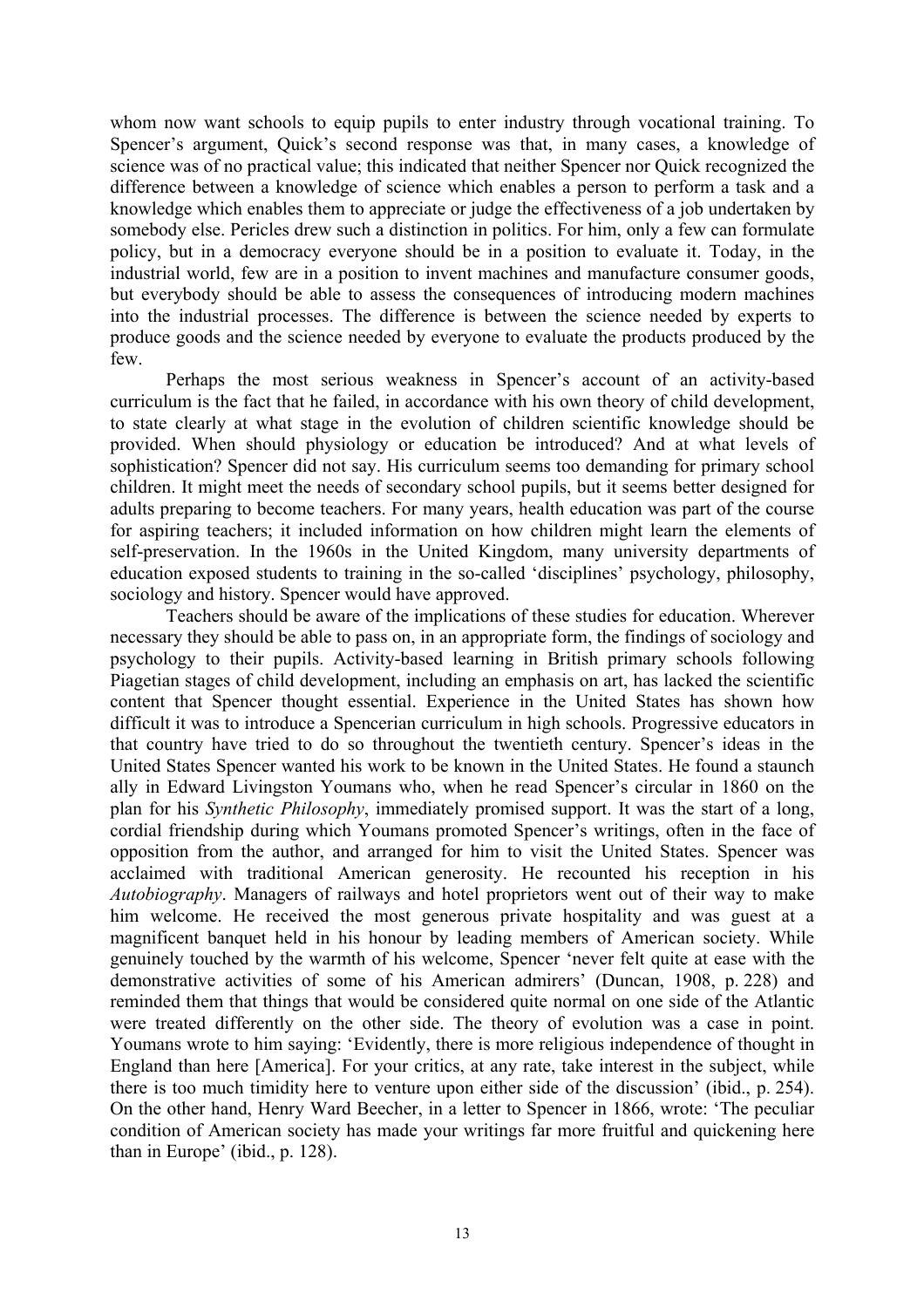Beecher's opinion was probably nearer the truth than that expressed by Youmans, who had no wish to offend Spencer. Evolution was a topic that aroused deep passions and furious debate in the United States. Woodbridge Riley, in *American Thought from Puritanism to Pragmatism and Beyond*, claimed that 'from the day of Puritanism to the day of pragmatism there have been so many skirmishes, battles, and general engagements as almost to merit the name of warfare between evolution and revelation in America' (1925, p. 173). In particular, with reference to the British contribution to the debate, he wrote:

The outburst of controversy upon the appearance of On the Origin of Species in 1859 was, therefore, no unexpected thing. . . . The battle was extended and furious . . . there was a [nationwide] continuous campaign of scientific controversy which lasted even longer than the civil strife which rent the country (ibid).

Certainly Spencer's writings were required reading for many American university courses during the second half of the nineteenth century. Not all theologians were convinced and, indeed, the college authorities at Yale objected when William Sumner, a follower of Spencer, prescribed the latter's *Study of Sociology* for one of his classes because of its anti-religious bias (Duncan, 1908, p. 208). Spencer's writings undoubtedly added to a debate that revolved around Darwin's biological theory.

Certainly, the pragmatists entered the debate, as was shown by Wiener in his *Evolution and the Founders of Pragmatism* and R. Hofstadter in *Social Darwinism in American Thought*. According to Wiener, 'the chief question discussed by the founders of pragmatism, beginning with Chauncey Wright, was how far one could legitimately apply Darwin's hypothesis of natural selection to subjects other than biology' (Wiener, 1965, p. 6). Pragmatists, like William James, John Dewey, George Herbert Mead, Boyd H. Bode and William Heard Kilpatrick, were the intellectual children of Darwin who, like Spencer, had demonstrated the importance of change in evolution. The pragmatists concluded that they could do away with permanence, eternal values and all forms of absolutism. Again, to quote Wiener: 'Darwinism and pragmatism were able to combat their conservative theological adversaries only because of the powerful impetus of scientific advances in the second half of the nineteenth century' (ibid., p. 1).

Among the founders of pragmatism, opinions of Spencer's work varied. J.L. Childs claimed that one of the 'primary cultural factors which has conditioned the thought of Dr Dewey is the theory of organic evolution' (1949). Dewey himself admired Spencer's singlemindedness. Dewey recognized that Spencer had conceived a whole system—an idea of all that is in the universe; but, with no interest in history and an isolation from the intellectual currents of the day, he filled in the details over a period of thirty-six years. But such work, according to Dewey, was possible only if the author was immune to the changing play of ideas and cross-currents of interests. For Dewey, the inevitable weakness in Spencer's position was that it eliminated the individual and the subjective.

Charles S. Peirce, one of the most distinguished logicians and scientists among the founders of pragmatism, was scathing in his criticism of Spencer's attempt in *First Principles* to show that evolution was a consequence of the mechanical principle of the conservation of energy. He wrote: 'But his chapter on the subject is mathematically absurd, and convicts him of being a man who will talk pretentiously of what he knows nothing about' (Wiener, 1965). William James was, according to Ann Low-Beer, carried away by *First Principles*, but subsequently became disenchanted. She stated that James continued to use Spencer's books in his courses but, in a final examination paper, invited students to mention all the inconsistencies in one of Spencer's books. In effect, James abandoned the simplistic behavioural psychology of Spencer in favour of a dynamic view of the mind that can change as well as be influenced by the environment. Thus, while Spencer was required reading in American universities for most of the second half of the nineteenth century, by its end his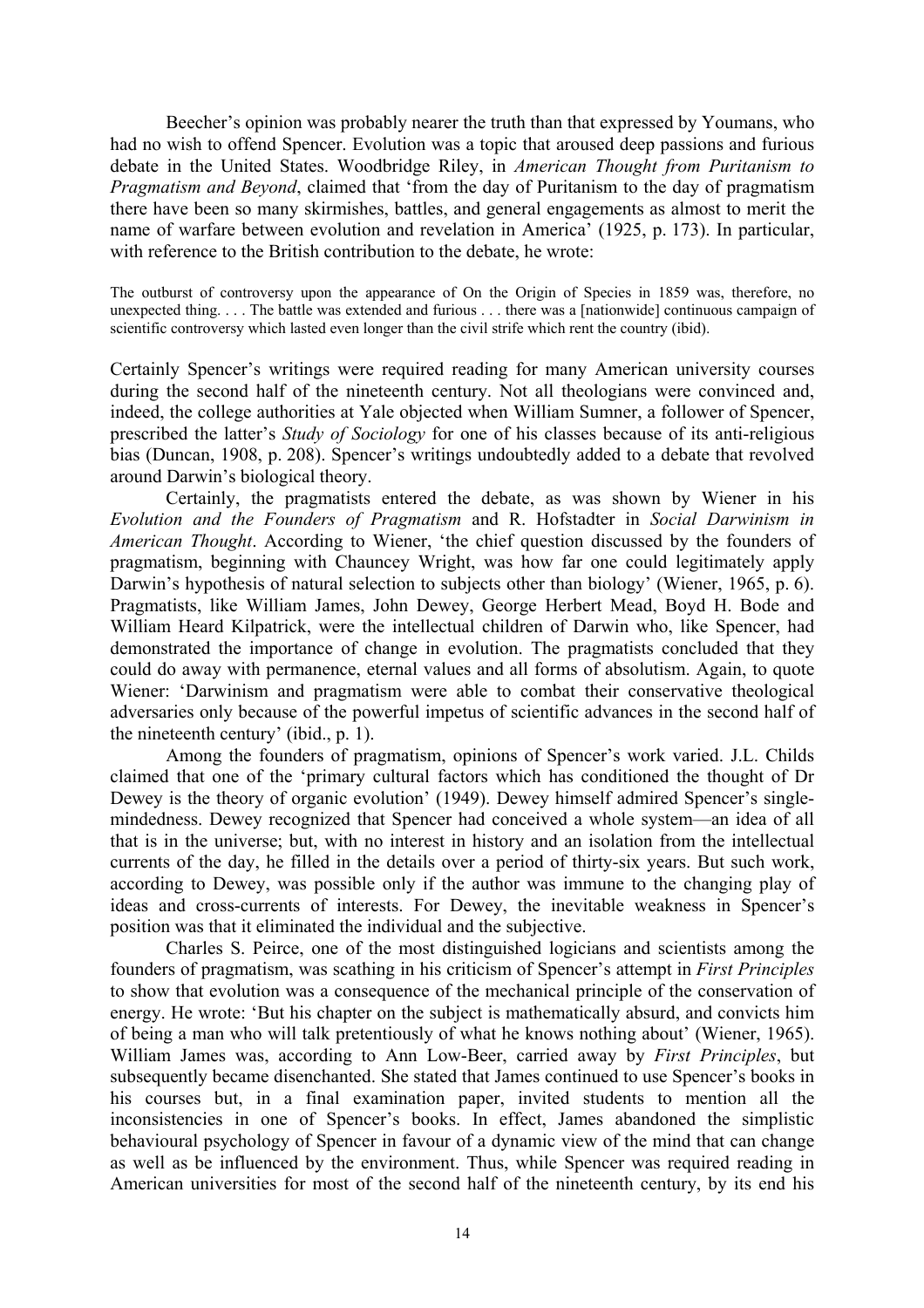work in philosophy and science had been replaced by that of specialists in the natural and social sciences.

If the pragmatists were influenced by evolution, their influence on education was greater than on any other aspect of American society. In the climate of opinion created by the pragmatists, Spencer was given credit for inspiring reform in education. Paul Monroe, in his *History of Education*, linked the work of Spencer with that of T.H. Huxley in promoting the scientific tendency in education. Of Spencer, he wrote that among those pressing the claims of science in the nineteenth century, 'the first of these, and yet the most influential at least for Anglo-Saxon thought, was that by Herbert Spencer' (Monroe, 1919, p. 684). Monroe was not alone in his judgement; L.A. Cremin in *The Transformation of the School* (1961) went so far as to claim that the revolution in American educational thought at the end of the nineteenth century had its origins in the work of Herbert Spencer. As in United Kingdom, not only the progressives took notice of him. He is referred to favourably by conservative thinkers, such as C.A. Bagley, even though he considered Spencer's assertion that teaching should start with the concrete as pernicious and believed, as in England, that enjoyment was merely an accessory in life (1911).

Many of the subjects advocated by Spencer, such as physiology, were introduced into American schools. Most historians of education in the United States, however, associate Spencer's name with a curriculum theory held by progressive educationists. It was articulated in a committee set up by the National Education Association. The Commission on the Reorganization of Secondary Education issued its report, usually called 'The (Seven) Cardinal Principles of Education', in which it was asserted that in primary and secondary schools the aim of the curriculum should be to enable pupils to cope with: (a) their health; (b) fundamental processes; (c) worthy home membership; (d) vocational efficiency; (e) civic participation; (f) the worthy use of leisure time; and (g) ethical behaviour. These seven areas could be reduced, without distortion, to Spencer's five areas of activity. Members of the Progressive Education Association, set up in 1918, of which Dewey was the leading figure, adopted the latter's problem-solving approach to operationalize the 'seven Cardinal Principles'. Instead of identifying activities in these areas, progressive educators identified the problems young people were likely to face as adults in the areas of health, earning a living, taking care of a family, civic participation, leisure time activities and moral behaviour. In some schools, experimental curricula were worked out collectively in discussions between teachers and pupils. In the absence of established models, the originality of a somewhat modified version of Spencer's curriculum theory created major difficulties when attempts were made to apply it in practice.

The Progressive Education Association tried to do so in its *Eight-year Study* from 1933 to 1941. The study was designed to show whether the customary college entrance requirements were essential to college success, or if pupils on a broader course favoured by progressive educationists could succeed as well as pupils from the college preparatory course in the ordinary high school. The results were inconclusive, but at least they showed that pupils from progressive schools did not inevitably perform less well in college than those from regular schools. The fact remains that the selection of curriculum content has presented secondary school curriculum developers with a formidable task in view of the traditional demands universities and other institutions of higher education place on potential entrants to higher education.

Dewey considered that problems should be solved collectively and scientifically, but the role of science in the progressive school curricula was not as great as Spencer would have wished. Nevertheless, when the Progressive Education Association was disbanded in the 1950s, after its members had been accused by Senator McCarthy of un-American activities, it was true to say that it had completed its reforming task, having disseminated progressive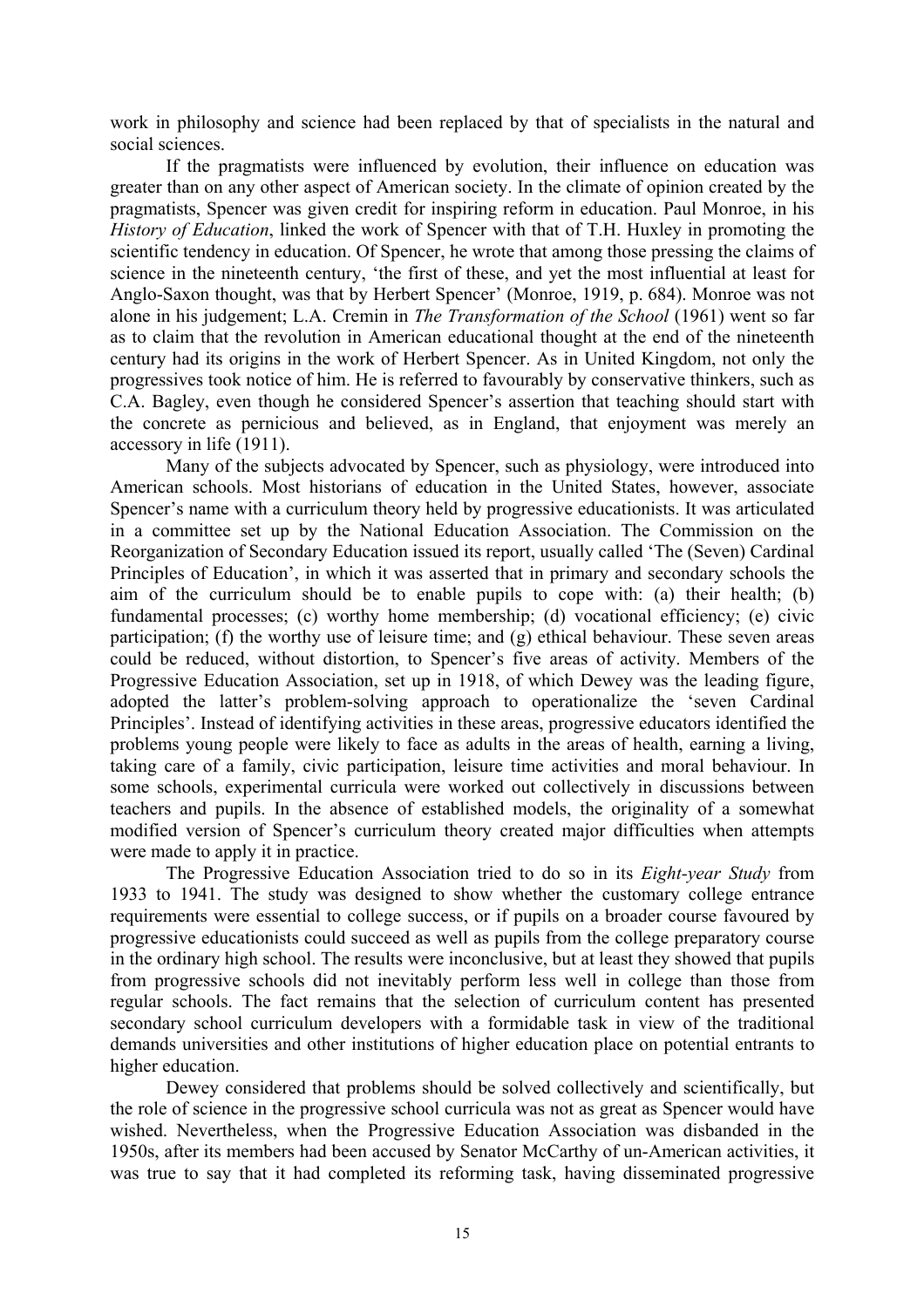views very widely among American teachers. Criticism of high school curricula, which follow Spencer's 'activity-based' approach—considered repetitious and lacking in rigour reached a crescendo in the United States from time to time. Criticism during the McCarthy era in the 1950s is one example. *A Nation at Risk*, prepared by a Presidential committee in the early 1980s, was another recent example of such criticism. Spencer was ahead of his time in curriculum theory. He can be regarded as one of the important pioneers of modern education. In practice his ideas find uneven expression. In primary schools in the United Kingdom most of his prescriptions about methods of teaching and the treatment of children have been accepted. Curricula in British primary schools were until the 1988 Education Reform Act based on the activities of children and overtly in accordance with their mental and physical development. In American junior and senior high schools there has been continuous tension between the advocates of a curriculum based on problems relevant to children and young adults, and the more conservative educators who want to see a return to the established school subjects or disciplines. In so far as Spencer influenced progressive educators in the United Kingdom and the United States of America he can, as Quick perceived, be regarded as one of the most influential educational reformers. Not a bad achievement for an amateur.

## **Note**

1. *Brian Holmes (United Kingdom*). First worked as a secondary school science teacher and wrote several school text books. After four years as a lecturer in science teaching at the University of Durham, he joined the University of London Institute of Education in 1953. He eventually became Professor of Comparative Education. From the 1960s, onward, he became a central figure in the field of international comparative education. Upon retirement he was made Dean of the College of Preceptors. Apart from the editorship of several journals, his most significant publications were *Problems in Education* (1965), *International Guide to Education Systems* (1979), *Comparative Education: Some Considerations of Method* (1981) and *Educational Development Trends* (1983). He died in 1993.

## **Works by Herbert Spencer**

#### *In chronological order*

1850. *Social Statics*. London.

1855. *The Principles of Psychology*. London, Williams and Norgate.

1861. *Education: Intellectual, Moral and Physical*. London, Williams and Norgate. Reprinted in 1932 with an Introduction by F.A. Cavenagh. Cambridge, Cambridge University Press.

1862. *First Principles*. London, Williams & Norgate.

1864 67. *The Principles of Biology*. London.

1872. *The Study of Sociology*. London.

1873–81. *Descriptive Sociology*. London, Williams & Norgate.

1876–96. *The Principles of Sociology*. London, Williams & Norgate.

1892–93. *The Principles of Ethics*. 2 v. New York, Hurst.

1904. *Autobiography*. 2 v. London, Williams and Norgate.

## **Works about Herbert Spencer**

Armstrong, H. E. 1903. *The Teaching of Scientific Method*. London, Macmillan. Bagley, C. A. 1911. *Educational Values*. New York, Macmillan. Bain, A. 1882. *J. S. Mill.* London, Longmans, Green. Barlow, N. (ed.). 1958. *The Autobiography of Charles Darwin*. London, Collins. Bibby, C. 1959. *T. H. Huxley*. London, Watts. Childs, J.L. 1949. 'Cultural factors in Dewey's Philosophy of Education'. *Teachers College Record* (New York), Vol. 51, No. 3, December. Combe, G. 1828. *The Constitution of Man*. London. Compayre, G. 1908. *Herbert Spencer and Scientific Education.* Trans. by M.E.F. Findlay. London, Harrap. Cremin, L. A. 1961. *The Transformation of the School*. New York, A. Knopf. Darwin, C. 1859. *On the Origin of Species*. Harmondsworth, Penguin, 1968 ed.